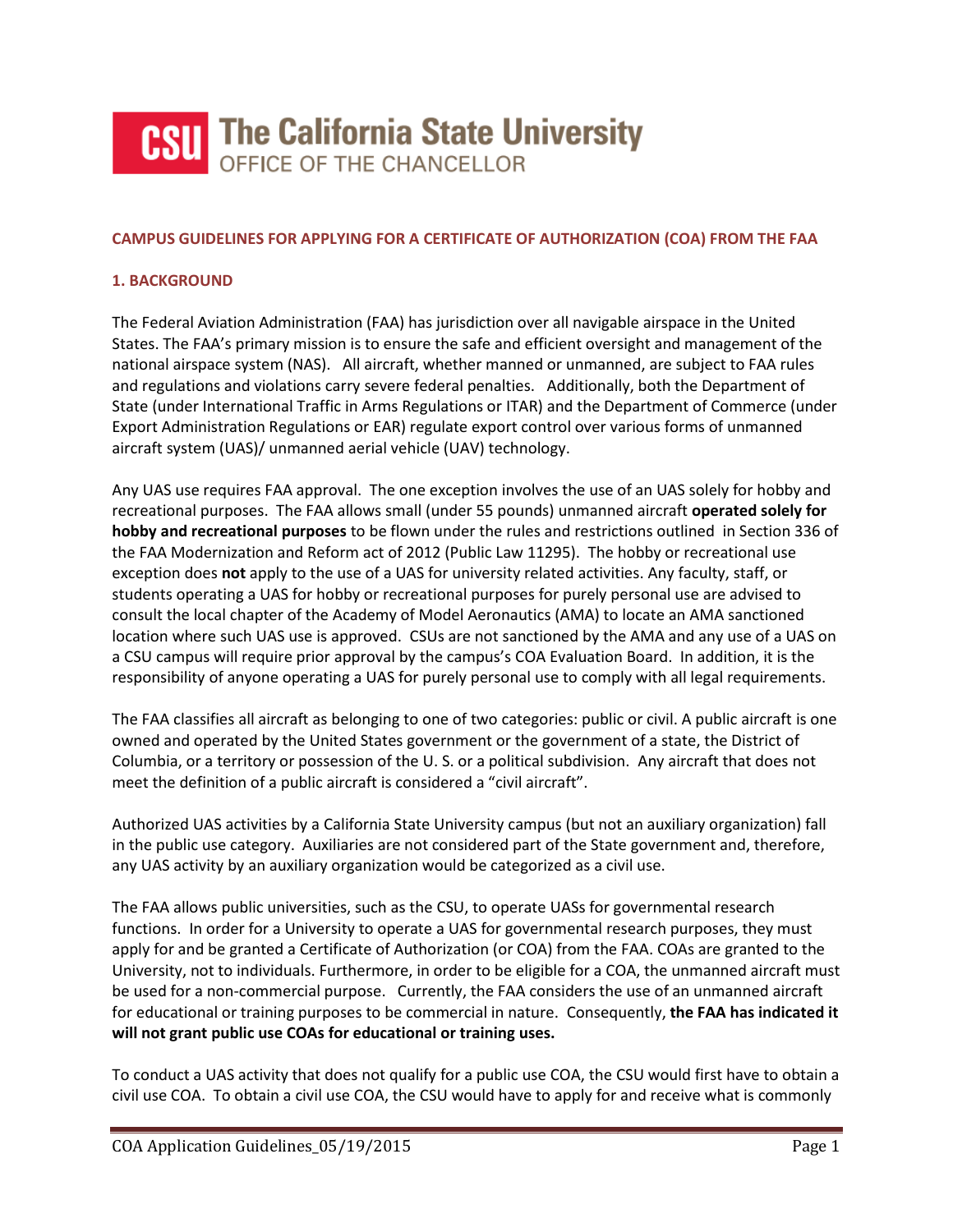referred to as a Section 333 exemption. As of April 2015, the FAA had approved one Section 333 exemption request from a university or college.

## *Any University faculty, staff or students interested in using a UAS for any educational purposes should contact the Office of Research and Sponsored Programs (or equivalent) on their campus.*

On February 15, 2015, the FAA announced proposed new regulations regarding the use of "small" Unmanned Aircraft Systems (sUAS). To qualify, a UAS must weigh no more than 55 pounds, fly no higher than 500 feet above ground, be flown in line of sight and meet other requirements. The proposed regulations would allow for the use of small UASs under certain specified conditions without the need to obtain formal FAA approval. The FAA is soliciting comments from the public, as required by law, and it is unknown when the regulations will be final or whether they will be rewritten. If adopted as currently proposed, the regulations would permit campuses to more easily engage in projects and operations involving sUAS. However, until these proposed regulations are enacted, the current FAA regulations are in force.

## **2. PUBLIC DECLARATION LETTER**

One of the FAA's requirements is that public entities, such as the CSU, that wish to submit a public use COA application must provide a public declaration letter certifying that the entity and its proposed UAS operation are eligible to apply for a COA. The FAA has required that public entities may not "self-certify" which, in the case of a public institution in California, would normally require that the public declaration letter be issued by the Office of the California State Attorney General. However, the CSU Office of General Counsel (OGC) has recently received notification from the FAA that it will now accept a public declaration letter issued by CSU OGC in lieu of one issued by the State Attorney General. The public declaration letter requires that OGC certify that: **(1)** the applicant is a part of the State government; **(2)** the UAS is a "public aircraft"; **(3)** the UAS will be used for a "governmental function"; and, **(4)** the UAS will not be used for "commercial purposes."

The terms "public aircraft," "governmental function" and "commercial purposes" are each defined by statute and governed by FAA interpretation. The fact that CSU is a non-profit, educational entity does **not,** by itself**,** qualify a UAS operated by the CSU as a public aircraft or render its use as a governmental function or non-commercial in nature. In particular, the term "commercial purposes" has been interpreted very broadly by the FAA to include operations which, directly or indirectly, involves any form of compensation, reimbursement, remuneration or monetization.

## **3. OVERVIEW OF COA APPLICATION PROCESS**

Because of the potential legal and risk management issues involved in applying for and managing a COA, it is strongly recommended that each CSU campus develop an internal process that includes an evaluation board to review and approve requests for COA applications to ensure full compliance with all state and federal laws and regulations prior to requesting a public declaration letter from OGC. The process should develop well-defined procedures to identify, manage, and mitigate risk to ensure safe and legal operation of a UAS, and include an administrative approval process that authorizes a request for certification. The process would apply to all University faculty, staff, and students who propose to use a UAS, either within or outside the U.S., as a part of their official University research activities. This process must take place before the campus requests a public declaration letter from OGC, which the FAA requires as a prerequisite before it will entertain any application for a COA. OGC is involved only in providing the public declaration letter, not the subsequent application to the FAA.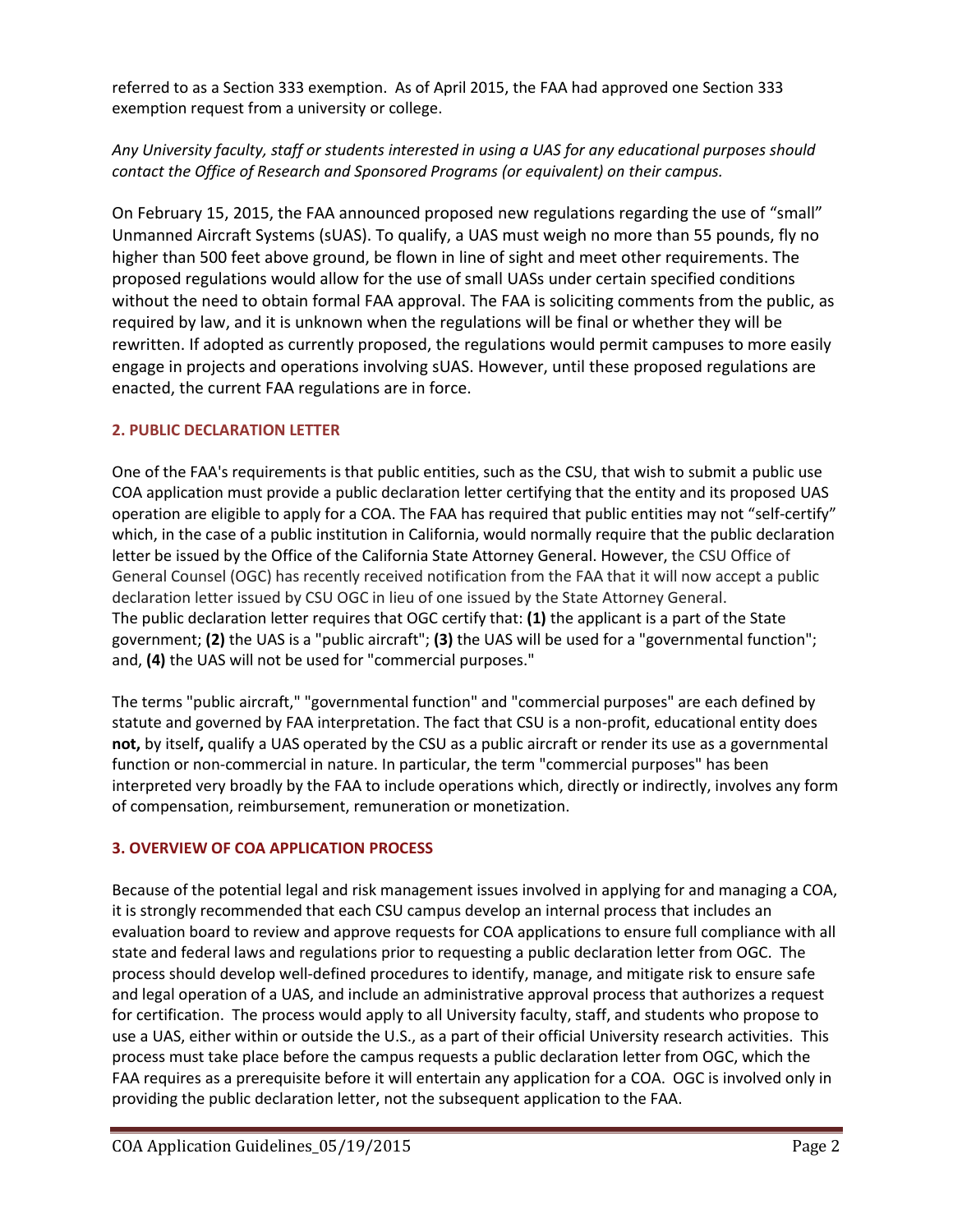### **4. COA EVALUATION BOARD**

Each campus should develop appropriate procedures for the review of COA requests to the FAA. It is recommended that a presidentially-appointed campus COA Evaluation Board be constituted to review and approve campus requests for COA applications. Membership on the Board should ensure that the interests of the various stakeholders are represented. Although each campus determines the composition of the Board, consideration should be given to having representation from the following units (or their equivalents):

- RESEARCH ADMINISTRATION: the Associate Vice President for Research & Sponsored Programs (Chief Research officer or designee (*chair, ex officio*),
- SECURITY: the campus Police Chief or designee,
- SAFETY: the Director of Environmental Health & Safety, or designee,
- RISK MANAGEMENT: the Director of Risk Management or designee,
- ACADEMIC AFFAIRS: a College Dean,
- UAS RESEARCH EXPERTISE: two faculty members (and an alternate if the faculty representative has to recuse themselves) who are familiar with the use of UAS's for research purposes.

Since "public" UAS operations are typically restricted to research activities, the Associate Vice President for Research and Sponsored Programs (or equivalent) would be appropriate to chair the COA Evaluation Board and should assist in the development of University policies and procedures regarding COAs.

Deliberations and recommendations by the Evaluation Board should consider and conform with all other applicable University policies and review procedures including, but not necessarily limited to, the Institutional Review Board (*e.g.*, for human subjects protection), the Office of Research and Sponsored Programs (for export controls and trade sanctions), and the International Studies Program (*i.e.*, for overseeing activity abroad).

## **5. RECOMMENDED INTERNAL PROCEDURE TO REQUEST A COA APPLICATION**

Prior to submitting a request for a COA application, it is strongly recommended that the applicant review the FAA's most recent UAS FAQ and information online at: [http://www.faa.gov/about/initiatives/uas/.](http://www.faa.gov/about/initiatives/uas/)

Because the use of a UAS is predicated upon internal approval of a COA request, it is strongly recommended that approval be sought prior to the submission of any proposal or the acceptance of any award for projects that necessitate the use of a UAS.

It is the responsibility of the individual faculty, staff or student seeking a COA to provide all the pertinent information required by their campus to complete an internal request for a COA application. The Office of the Associate Vice President for Research (or equivalent) should be the point of contact regarding technical guidance on questions related to the COA process.

Both the applicant and the campus should ensure that proposed UAS operations:

- comply with applicable laws, government regulations, and University policies,
- do not pose a threat to health, safety, privacy, or the environment,
- include appropriate steps to manage and mitigate associated risks, and
- serve the mission of the University and interests of the public at large.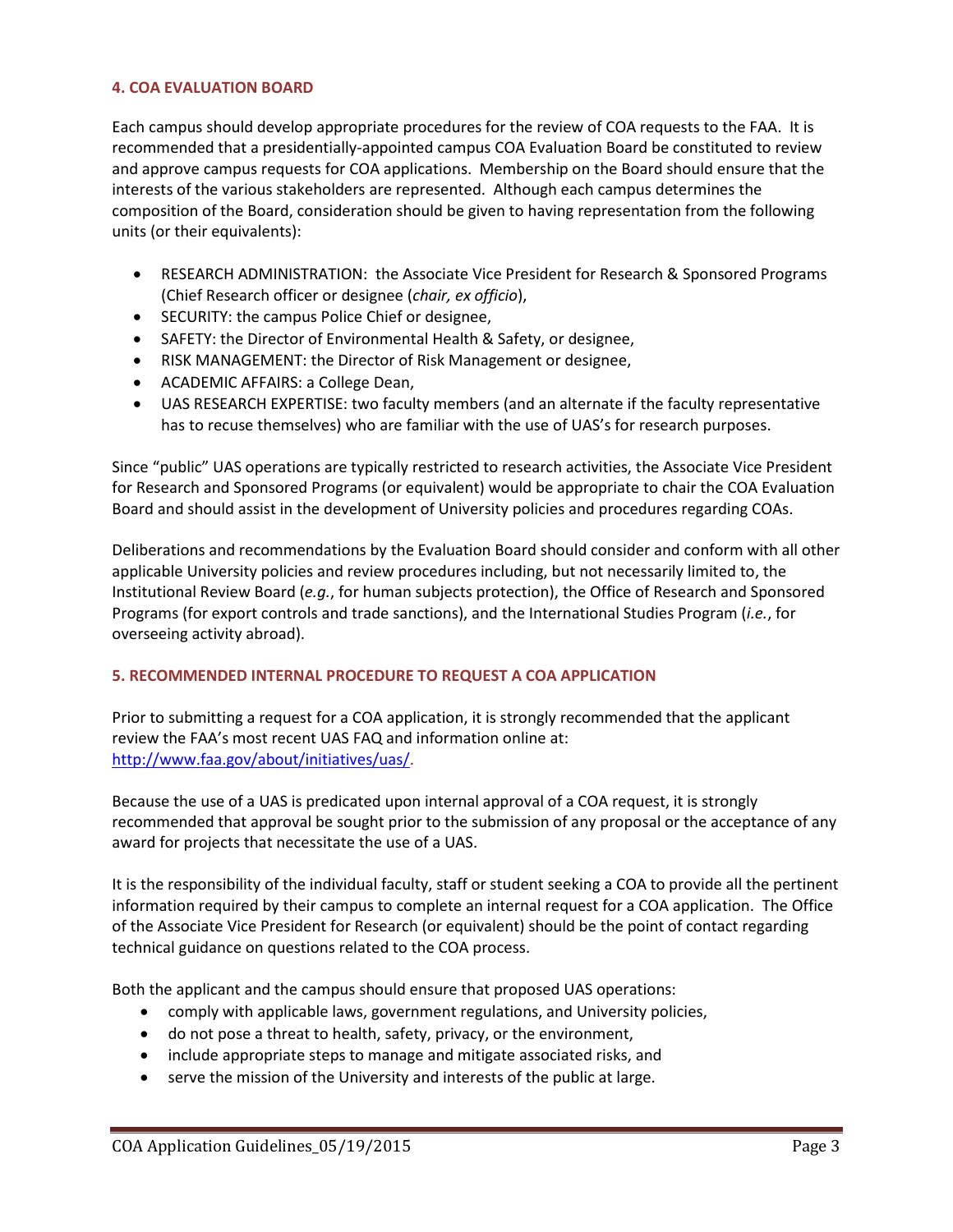In situations where a COA application is being sought for airspace over land not owned by the University, the applicant and the campus should ensure there is an appropriate MOU or other agreement that spells out with specificity the legal responsibilities and obligations of all of the involved parties. The MOU or agreement should be attached to the request for the public declaration letter.

While it is not the intent of these guidelines to dictate process or procedures, it is recommended that the narrative submitted to the FAA for a COA application request include the following operations information, much of which is required for the COA on-line application:

- (a) Purpose, nature (research, instruction, other) and goals of the work to be undertaken,
- (b) Need for UAS and or UAV,
- (c) Type of vehicle(s)/equipment to be utilized and the manner in which it/they will be operated,
- (d) The identity of pilot(s) or other remote operator(s),
- (e) Dates/Schedule of activities to be undertaken,
- (f) Locale(s) and flight plan for operations,
- (g) All forms of data (including imagery) to be collected,
- (h) Provisions for security of the equipment, both during and outside of operation, and of any sensitive data collected,
- (i) Sources and nature of financial support, if appropriate,
- (j) communications plan for notifying campus police, and local landowners police agencies, as appropriate, in the overflight radius of planned operations each time a UAS is flown, and
- (k) Written affirmation that the COA will be used only for noncommercial, research purposes.

Careful consideration should also be given to other issues such as airworthiness, training, and access to requisite personnel, such as qualified visual observers and pilot/operators.

# **6. REQUEST FOR A PUBLIC DECLARATION LETTER FROM OGC**

Each campus president should designate which specific administrator positions have authority to request a public declaration letter from OGC. Requests for a public declaration letter to accompany a COA application to the FAA will only be considered once a COA application request has been reviewed and approved by the appropriate campus authority. The request should be addressed to the campus counsel and should provide assurances that the applicant is a part of the state government, and that the UAS will be used as a "public aircraft" for a "governmental function" and will not be used for "commercial purposes." The request should include a detailed description of the type of UAS to be used, the specific purpose(s), and the geographic location(s) of use.

# **7. REQUESTING A COA FROM FAA**

The FAA has indicated that it will not consider an application for a COA until it has received a public declaration letter which, in the case of the CSU, is provided by OGC. Because the COA is held by the University, not by individuals, the Office of the Assistant Vice President for Research and Sponsored programs (or equivalent) should be the University office responsible for coordinating the submission of and serving as the formal custodian for all COAs, regardless of their application area (research, education, outreach). A new COA application must be submitted for each aircraft to be operated in a specific air space.